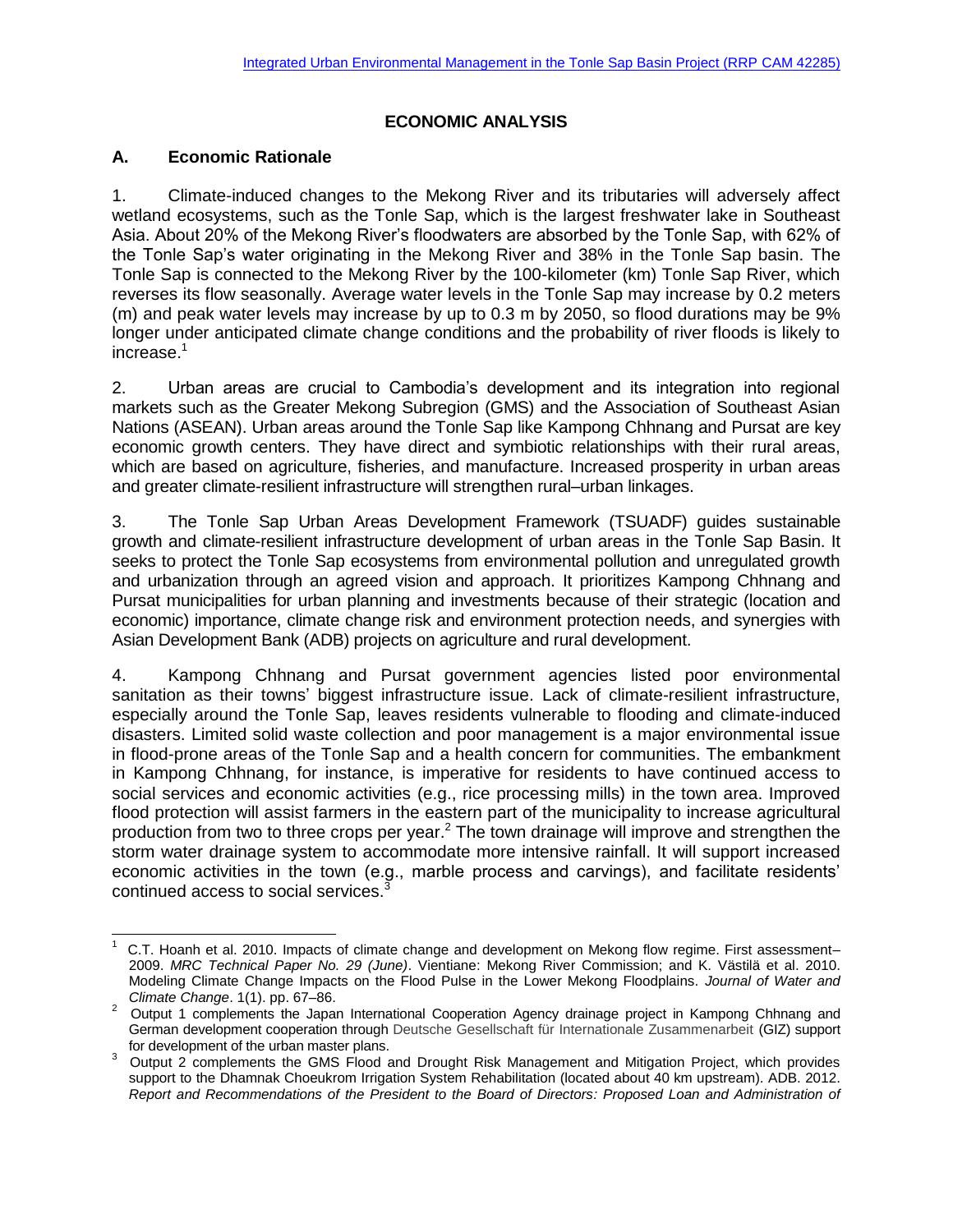5. The private sector is not involved in public works infrastructure and services on flood management and drainage because of the nature of the assets, potential for revenue and profit, and type of public services. The net benefits generated from these services will spill over to a broader segment of society that helps justify some form of public subsidy for capital investments (e.g., drainage and sanitation). In addition, limited private sector participation in solid waste management (SWM) has resulted in the need for the government to take a greater role in, and ownership of, collection and management services in order to avoid jeopardizing towns' economic prospects and activities and people's welfare. The project will explore private sector involvement. Where private sector interest is found, the project will help strengthen the government's ability to develop and manage these contracts.

### **B. Methodology**

6. The economic analyses of the subprojects were conducted in accordance with ADB's *Guidelines for the Economic Analysis of Projects,* and *Handbook for Integrating Risk Analysis in the Economic Analysis of Projects.*<sup>4</sup>

7. In each subproject, only one option was technically viable.<sup>5</sup> Benefits and costs were arrived at through comparison of the with- and without-project conditions. Benefits and costs were estimated over each subproject's estimated economic life at constant 2015 prices. An average exchange rate of  $KR4,115 = $1.00$  was used in the analysis. Annual benefits and costs for each subproject were evaluated up to 2045, allowing for 5-year construction period starting in 2016, followed by a benefit period of 25 years. All costs were valued using the domestic price numeraire. Economic costs were derived from the technical team's financial estimates of capital and operation and maintenance (O&M) costs, and adjusted for transfer payments and any other market distortions. Taxes and duties were excluded because they represent transfer payments. Traded goods, net of taxes and duties, were adjusted by a shadow exchange rate factor of 1.10 while a factor of 1.0 was applied for non-traded goods and skilled labor. A shadow wage rate factor of 0.75 was used for unskilled labor. These parameters are consistent with those used in recently approved ADB-financed project in Cambodia.<sup>6</sup> The economic value of land acquired was estimated based on its net economic benefit over the life of the project.<sup>7</sup> An economic opportunity cost of capital (EOCC) of 12% was assumed for the analysis.

### **C. Economic Analysis**

l

# **1. Drainage and Flood Protection**

8. For the flood control subproject in Kampong Chhnang, the benefits were derived mainly from (i) savings in household property damages avoided, and (ii) income from recovered agricultural and industrial land. In Pursat, a combined economic analysis was conducted because

*Loan and Grants to the Kingdom of Cambodia for the Greater Mekong Subregion Flood and Drought Risk Management and Mitigation Project.* Manila.

<sup>4</sup> ADB. 1997. *Guidelines for the Economic Analysis of Projects*. Manila; ADB. 2002. *Handbook for Integrating Risk Analysis in the Economic Analysis of Projects*. Manila.

<sup>&</sup>lt;sup>5</sup> Technical Feasibility for Kampong Chhnang Flood Protection, Technical Feasibility for Pursat Drainage and Embankment, Technical Feasibility for Kampong Chhnang Solid Waste Management, and Technical Feasibility for Pursat Solid Waste Management (available from the list of linked documents in Appendix 2).

<sup>6</sup> ADB. 2012. *Report and Recommendations of the President to the Board of Directors: Proposed Loan and Administration of Loan and Grants to the Kingdom of Cambodia for the Greater Mekong Subregion Southern Economic Corridor Towns Development Project.* Manila.

 $7$  The rice crop budget model was used in the estimation of net economic benefit. Net economic benefits were \$778 each year for KCH and \$1,156 each year for Pursat during the project.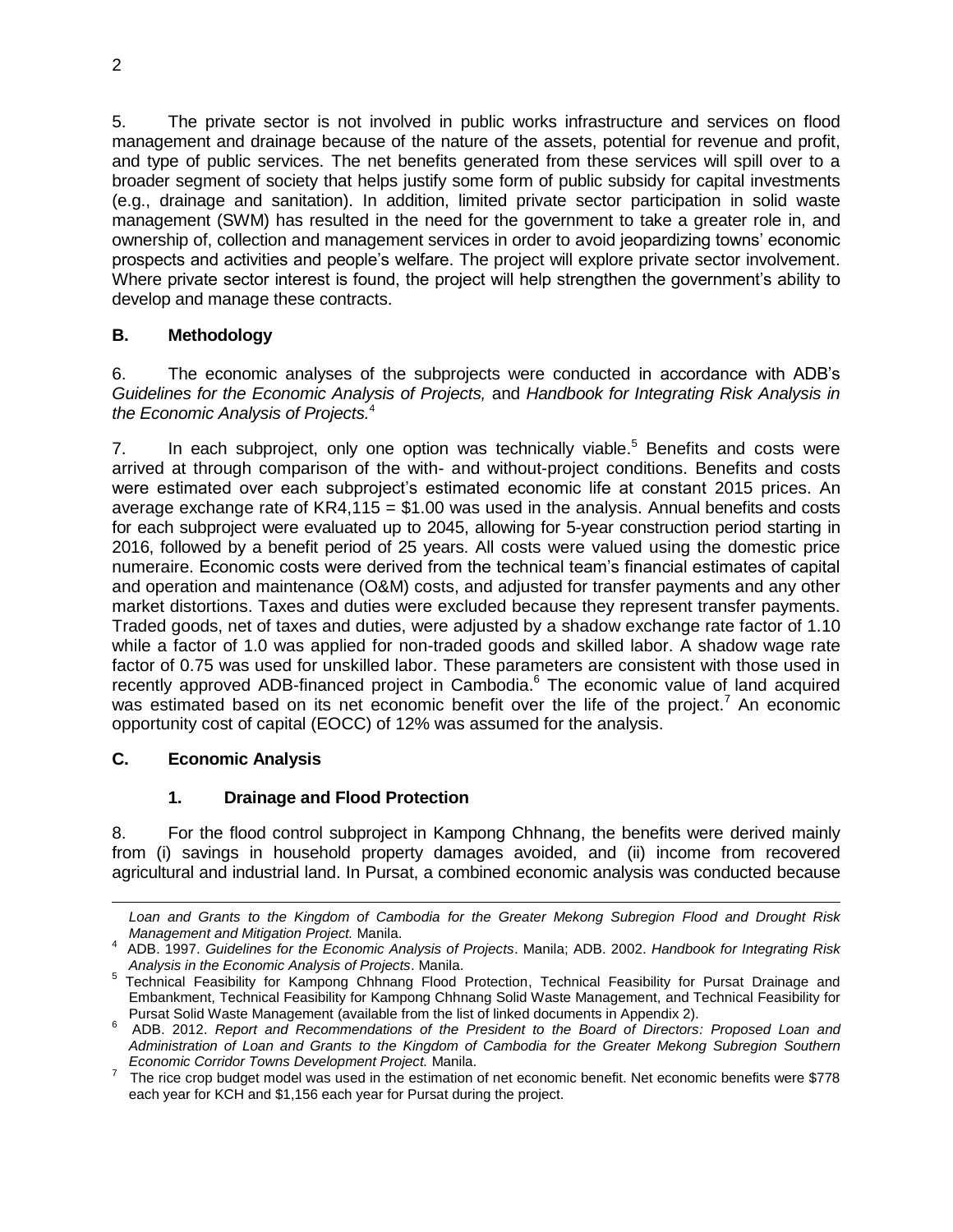of the difficulty of delineating the areas to benefit from the proposed drainage and river embankment subprojects, as both prevent flooding. The economic benefits were calculated by quantifying (i) savings from household property damages avoided, and (ii) savings from the agricultural and commercial losses averted.

9. **Kampong Chhnang flood protection**. Town officials indicated that about 1,882 households were heavily affected by annual flooding while about 1,255 households were moderately affected. Town officials estimated the average annual costs of repairs and cleaning since 2010 at \$250 per household for those heavily affected and \$50 per household for those moderately affected, stated in economic prices.

10. With the flood protection improvements, about 720 hectares (ha) of agricultural land and about 705 ha of industrial land would be recovered as a result of the subproject. Benefits from the recovered agricultural land were valued in terms of income from rice farming of the recovered land. Income from rice farming was calculated based on three crop harvests each year. Average yields per hectare were assumed at 4 tons in the dry season, 4 tons in the early wet season, and 3 tons in the wet season. Net economic revenues each year, calculated based on a rice crop budget model, $^8$  were estimated at \$233,000 in the dry season, \$191,000 in the early wet season, and \$212,000 in the wet season. The economic unit prices of output and inputs used in the rice crop budget model were based on a recently approved ADB project in Cambodia involving rice.<sup>9</sup>

11. The benefits from the 705 ha recovered industrial land were estimated at \$4,935,000 each year, quantified in terms of the prevailing average monthly lease fee estimated at \$583 per hectare, stated in economic prices.

12. **Pursat flood protection**. Town officials indicated that about 980 households were heavily affected by annual flooding while about 245 households were moderately affected. Town officials estimated the average annual costs of repairs and cleaning since 2010 at \$250 per household for those heavily affected and \$50 per household for those moderately affected, stated in economic prices.

13. With the flood protection improvements, agricultural and commercial losses would be averted. Avoided agricultural losses were derived based on the following assumptions: (i) average yield per hectare at 3.5 tons of rice; (ii) 2,376 ha heavily affected with harvest completely destroyed; and (iii) 5,544 ha moderately affected with harvest reduced by about 50%. The avoided net economic losses each year, calculated based on a rice crop budget model, were estimated at \$701,000 in the areas heavily affected and \$818,000 in the areas moderately affected. The economic unit prices of output and inputs used were the same as in Kampong Chhnang.

14. Avoided commercial losses from the public market's temporary closure as a result of flooding were assumed at 10% of the projected annual net economic revenues of the various business establishments involved. Revenues of the various business establishments involved were estimated based on the data provided by town officials.

15. **Evaluation results**. The resulting base case EIRR of 18.22% for Kampong Chhnang and 16.88% for Pursat are higher than ADB's 12% EOCC. This demonstrates the economic contribution of the proposed subprojects to the towns and communities. Sensitivity analysis

 $\overline{a}$ <sup>8</sup> Complete Economic and Financial Analysis (available from the list of linked documents in Appendix 2).

<sup>9</sup> ADB. 2013. *Report and Recommendation of the President to the Board of Directors: Proposed Loans and Administration of Grants and Loan to the Kingdom of Cambodia for the Climate-Resilient Rice Commercialization Sector Development Program.* Manila.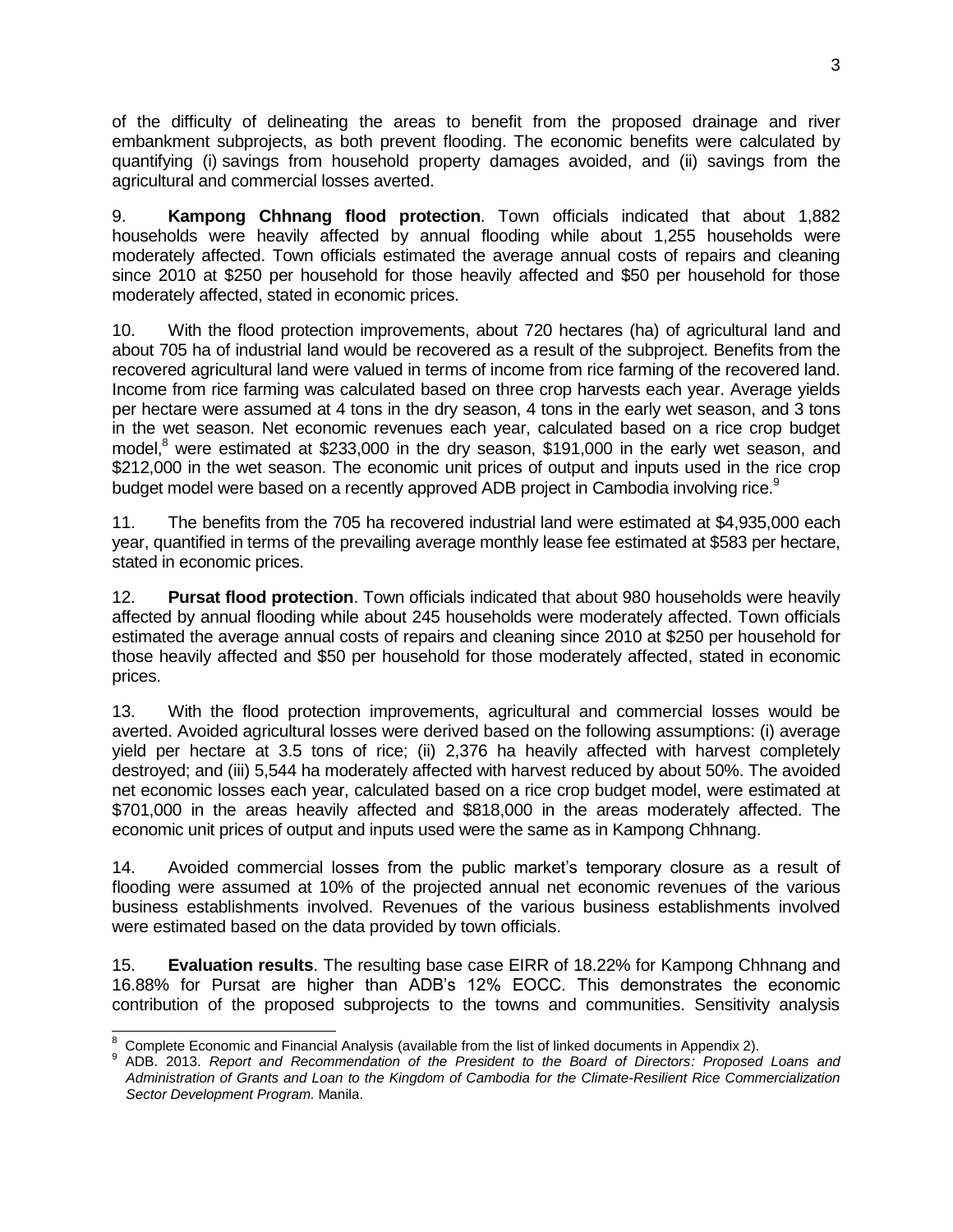suggests that the EIRRs will be more vulnerable to changes in the anticipated benefits from the subprojects. Capital costs will have to increase by 33.3%–40.2%, while benefits will require only a reduction of 25.2%–35.7% for the EIRRs to drop to the EOCC (Table).

## **2. Solid Waste Management**

16. The economic benefits quantified for the SWM subprojects in both towns were reduced health risks from poor SWM as measured through a reduction in disability-adjusted life years  $(DALYs).<sup>10</sup>$  It was observed that the lack of proper SWM in both project towns prompted many households to burn their trash—one of the major causes of outdoor pollution in developing countries. Likewise, residents indiscriminately dispose of their solid wastes anywhere such as public roads, drains, house yards, vacant land plots, Tonle Sap River, and the banks—clogging the drainage systems and polluting the water.

17. The World Health Organization (WHO) estimated the total DALYs of Cambodia at 38,451 per 100,000 population.<sup>11</sup> The WHO also estimated that 10% of the total DALYs of Cambodia were related to water, sanitation, and hygiene; <sup>12</sup> and 1.3% were attributable to outdoor air pollution.<sup>13</sup> The economic analysis assumes that 1% of the total DALYs in each town are caused by poor SWM. As a result of the subprojects, the DALYs attributable to poor SWM in each town are assumed to reduce by 75%.

18. The approach of the WHO in calculating the annual economic value of a DALY to be equivalent to a country's gross national income (GNI) per capita was adopted.<sup>14</sup> Cambodia's estimated GNI per capita in 2012 was \$2,690.<sup>15</sup> The analysis conservatively assumes GNI per capita growth of 2% per annum.

19. **Evaluation results**. The resulting base case EIRRs of 16.64% for Kampong Chhnang and 14.50% for Pursat are higher than ADB's 12% EOCC. This demonstrates the economic contribution of the proposed subprojects to the towns and communities. Sensitivity analysis suggests that the EIRRs will be more vulnerable to changes in the anticipated benefits from the subprojects. Capital costs will have to increase by 12.7%–27.1%, while benefits will require only a reduction of 10.0%–13.8% for the EIRRs to drop to the EOCC (Table).

 $\overline{\phantom{a}}$  $10$  A DALY is an indicator of life expectancy combining mortality and morbidity in one summary measure of population health to account for the number of years lived in less than optimum health. The approach was developed by Harvard University for the World Bank in 1990 for a study that provided a comprehensive assessment of mortality and disability from diseases, injuries, and risk factors. The World Health Organization (WHO) adopted the method in 1996. DALY determination is continually revised by the WHO.

<sup>11</sup> World Health Organization. 2004. World Health Report. Geneva.

<sup>12</sup> WHO. 2007. Environmental Burden of Disease Series No. 15 (Water, Sanitation and Hygiene). Geneva.

<sup>&</sup>lt;sup>13</sup> WHO. 2004. Environmental Burden of Disease Series No. 5 (Outdoor Air Pollution). Geneva.

<sup>&</sup>lt;sup>14</sup> The WHO Commission on Macroeconomics and Health assumes that each DALY can be valued at 1 year of per capita GNI to arrive at a conservative estimate of the economic value of a DALY.

<sup>15</sup> World Bank. 2012. World Development Indicators. Washington, DC.